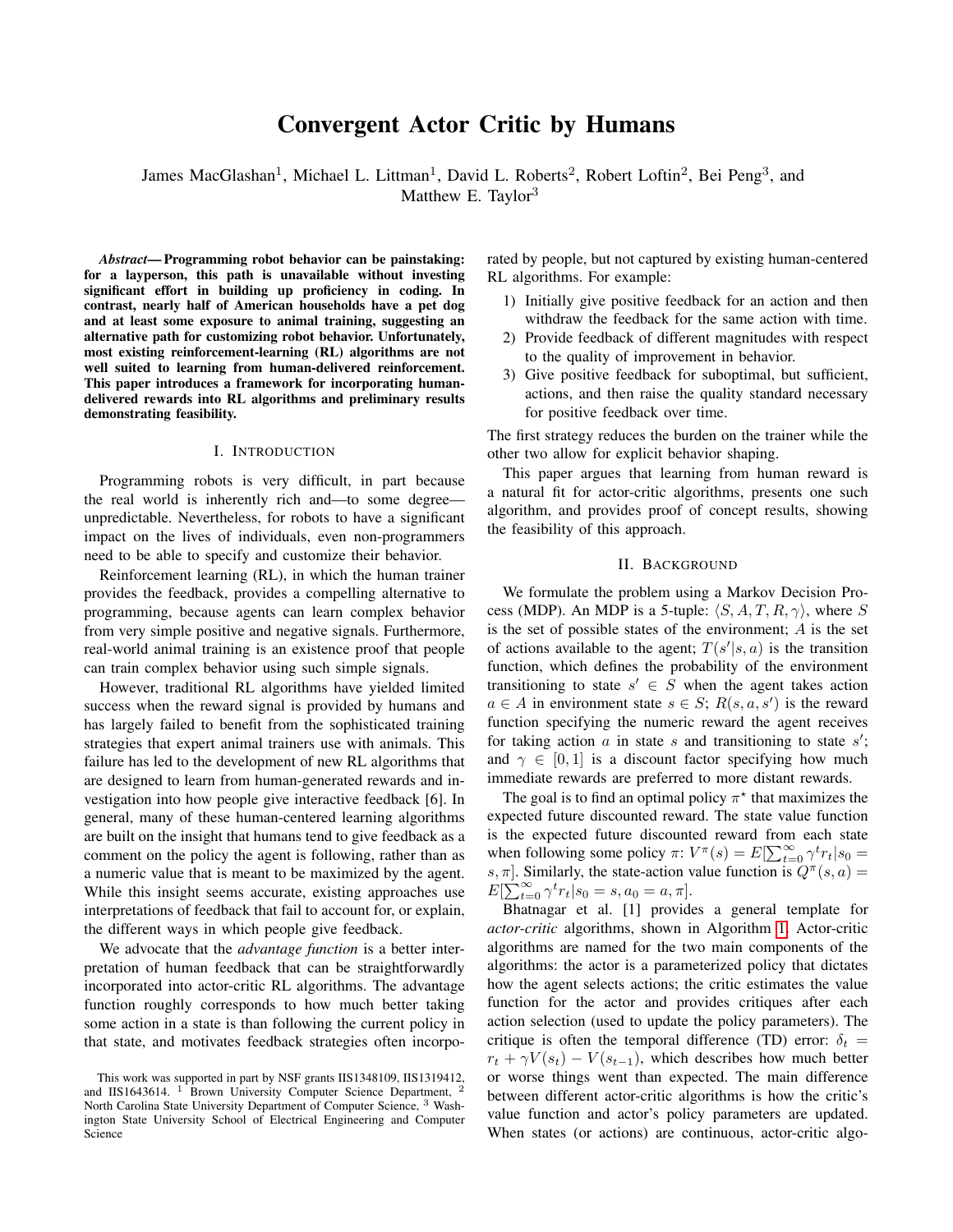## <span id="page-1-0"></span>Algorithm 1 Actor-Critic Template

| <b>Input:</b> parameterized policy $\pi_{\theta_0}$ , value function $V_0$ |                                     |
|----------------------------------------------------------------------------|-------------------------------------|
| observe initial state $s_0$                                                |                                     |
| for $t=0$ to $\infty$ do                                                   |                                     |
| select and execute action $a \sim \pi_{\theta_t}(s_t, \cdot)$              |                                     |
| observe next state $s_{t+1}$ and reward $r_{t+1}$                          |                                     |
| compute TD error $\delta_t = r_{t+1} + \gamma V_t(s_{t+1}) - V_t(s_t)$     |                                     |
| update $V_t$ to $V_{t+1}$                                                  | $\triangleright$ Algorithm Specific |
| update $\theta_t$ to $\theta_{t+1}$ using $\delta_t$                       | $\triangleright$ Algorithm Specific |
|                                                                            |                                     |

rithms typically employ function approximation for the value function and policy to generalize experience.

## III. HUMAN-CENTERED REINFORCEMENT LEARNING

We define a *human-centered reinforcement learning* (HCRL) problem as a learning problem in which an agent is in an MDP but rewards do not come from the environment. Instead, a human trainer has a target policy  $\pi^*$  she is trying to teach the agent. The trainer communicates this policy by providing positive and negative feedbacks. The goal of the agent is to learn the target policy  $\pi^*$  from these feedbacks.

If the human trainer gives stationary rewards that the agent is meant to maximize, standard RL algorithms could be used. Although there has been some success with this approach [13] there are complications. In particular, a trainer must take care that the feedback strategy she uses contains no unanticipated exploits, which in turn limits the space of feedback strategies she can use. Indeed, prior research has shown that when people give feedback to artificial agents, they often unintentionally induce *positive cycles* if their feedback is interpreted as reward to be maximized [3], [4]. A positive cycle is a feedback pattern that is maximized by a looping behavior that endlessly accrues a net positive return.

Instead, we take the stance that rather than considering reward as fixed, we treat it as commenting on the agent's behavior. Positive feedback roughly corresponds to "yes, that was good" and a negative feedback roughly corresponds to "no, that was bad."

The advantage function  $A^{\pi}$  is defined as  $A^{\pi}(s, a)$  =  $Q^{\pi}(s, a) - V^{\pi}(s)$ . Roughly speaking, the advantage function describes how much better or worse an action selection is compared to the current expected behavior.

We next consider one example training strategy that a human trainer may leverage, as motivated in the Introduction. When a *diminishing returns* strategy is employed by a trainer, positive feedback is reduced as the agent begins to consistently take the correct action in that context. It is formalized in MDP terms as follows. Without loss of generality, consider state s with exclusively optimal action a, and an initial policy  $\pi_0$  that does not consistently select action a in state  $s(\pi_0(s, a) \ll 1)$  and for which switching to action a would constitute a policy improvement. The diminishing returns strategy entails that the initial feedback for taking action  $a$  in state  $s$  will be positive, but goes to zero as  $\pi_t(s, a) \to 1$ . This strategy is primarily useful to a trainer as a means to limit how actively they have to respond to every behavior, allowing them to focus their attention to contexts in which the agent has not yet learned the correct behavior. It also serves as a means to indicate that the agent should not change anything in that context.

To show that assigning feedback according to the advantage function reproduces the diminishing returns strategy, first note that if switching to action  $\alpha$  constitutes a policy improvement to  $\pi_0$ , it follows that  $Q^{\pi_0}(s, a) > V^{\pi_0}(s, a)$ ; therefore,  $A^{\pi_0}(s, a) > 0$ , thereby yielding an initially positive feedback for taking action  $a$  in state  $s$ . Moreover, as  $\pi(s, a)$  goes to one,  $A^{\pi}(s, a)$  goes to zero, because  $V^{\pi}(s)$  is defined as a linear combination of the Q-values, where the weights are the probability of each action being taken.

This is one example of how a reasonable human training strategy can be incorporated into the actor-critic framework, motivating our choice of framing. Showing that other training strategies, including those in the Introduction, can fit into the actor-critic framework is left for future work.

## IV. CONVERGENT ACTOR CRITIC BY HUMANS

If the advantage function is a useful model for human feedback, an appropriate learning algorithm is one that can learn from the advantage function. Fortunately, actorcritic algorithms are already primed for learning from the advantage function. Recall that actor-critic algorithms update the agent's policy parameters with the TD error. The TD error, however, is simply an unbiased estimate of the advantage function [1]. Therefore, if human feedback accurately approximates the advantage function, then learning can be performed with an actor-critic algorithm that sets the  $\delta_t$  term directly to the human feedback value.

Human feedback may be sparse if the agent decision cycle is fast. Sparseness is not problematic in itself because when the advantage function is zero, it indicates no change to the policy. However, if feedback is going to be sparse, it may be useful to allow the trainer to provide feedback about a history of actions, rather than just the last action. *Eligibility traces* are one way to accomplish that. In an actorcritic RL setting, an eligibility trace is associated with each policy parameter. It keeps track of how recently a parameter was "active" and decays exponentially with a parameter  $\lambda$ . Parameter updates are then performed as a product of the trace and  $\delta_t$  term, allowing rewards and TD errors to affect parameters associated with much older events. Eligibility traces can be similarly used in human advantage algorithms to enable critiques about a history of actions.

Incorporating these considerations yields the *COnvergent Actor Critic by Humans* (COACH) algorithm, with state function approximation, in Algorithm [2.](#page-2-0)  $e_{\lambda}$  is an eligibility trace vector of equal dimensionality to the number of policy parameters and there is one for each of the different  $\lambda$ values provided to the trainer interface. The feedback signal represents the sum of feedback signals given in the time between the action execution and the resulting state being observed—it is observed with a trainer-provided  $\lambda$  value. This feedback could be associated with the action event in the past that covers the necessary delay to account for human reaction time. All traces are updated with respect to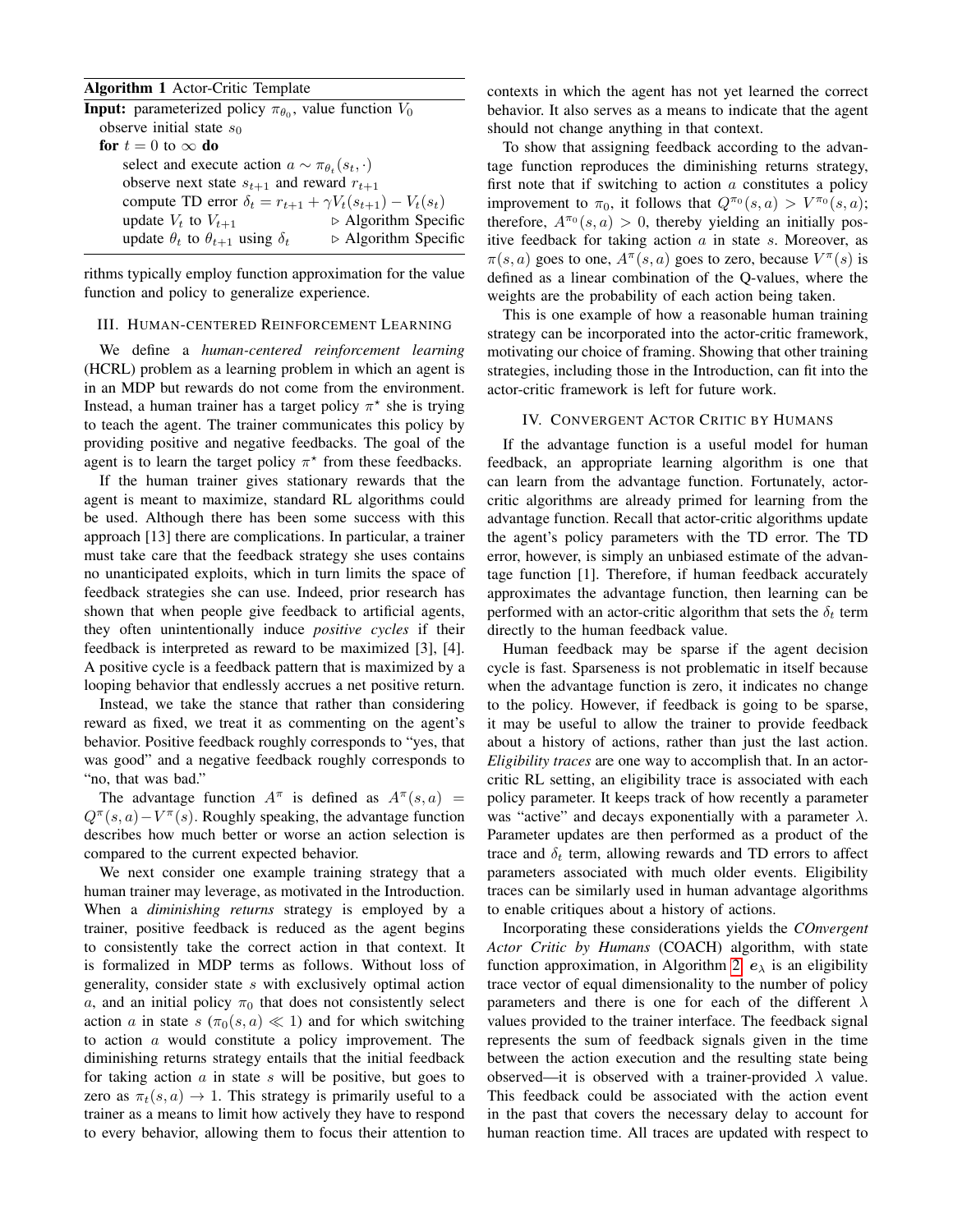# <span id="page-2-0"></span>Algorithm 2 COACH Algorithm

**Input:** policy  $\pi_{\theta_0}$ , trace set  $\lambda$ , learning rate  $\alpha$ Initialize traces  $e_{\lambda} \leftarrow 0, \forall \lambda \in \lambda$ Observe initial state  $s_0$ for  $t = 0$  to  $\infty$  do Select and execute action  $a_t \sim \pi_{\theta_t}(s_t, \cdot)$ Observe next state  $s_{t+1}$ Receive feedback  $f_{t+1}$  and  $\lambda$  from trainer for  $\lambda' \in \lambda$  do  $\boldsymbol{e}_{\lambda'} \leftarrow \boldsymbol{e}_{\lambda'} + \lambda' \nabla_{\theta_t} \pi_{\theta_t}(s_{t-d}, a_{t-d})$  $\theta_{t+1} \leftarrow \theta_t + \alpha f_{t+1} \mathbf{e}_{\lambda}$ 

the delayed state action event with which the feedback is associated. Finally, the policy parameters are updated in the direction of the trace for the  $\lambda$  and feedback received.

# V. EXPERIMENTS

This section evaluates COACH in simulated grid world environments under two conditions: first, when a human is not involved and reward comes from a stationary and sparse MDP-style reward function; and second, when trained by a human. The first condition provides insight into our algorithm's ability to scale to sparse feedback and allows us to use a standard RL algorithm (designed to learn under these assumptions) as a baseline. Results from the second condition allow us to see how our algorithm performs where discrete observations are noise free, global, and when humantrainer feedback is perfectly timed with actions. It also highlights how standard RL algorithms do not respond well to human-generated reward, even when controlling the rest of the environment to match their assumptions.

#### *A. MDP-style Reward Functions*

We chose two standard MDP grid worlds to compare COACH and Q-learning. The first is "four rooms" [11]: an  $11 \times 11$  deterministic grid world (Figure [1a\)](#page-2-1) with a single goal location yielding a reward of  $+1$  and 0 everywhere else. The second, introduced by Russell and Norvig [10], is a stochastic  $4 \times 3$  grid world (Figure [1b\)](#page-2-1) with both a goal state, yielding a reward of  $+1$ , and a failure terminal state, yielding a reward of −1; all other steps yield a reward of −0.04. In both grids, reaching a goal/terminal state ends the task, starting a new episode of learning in the bottom left corner. The agent can move in the four cardinal directions. In the Russell-Norvig grid, actions cause the agent to move orthogonally with probability 0.2.

For Q-learning, we tested a handful of parameters and used the best. For COACH we used a softmax policy with a single  $\lambda = 0.8$  trace. Figures [2a](#page-3-0) and [2b](#page-3-0) show the reward per episode averaged over 10 trials. These results show that neither algorithm has an advantage in this scenario, even though only Q-Learning was designed explicitly for learning in MDPs with sparse rewards. These results suggest that COACH can scale to situations where humans give less frequent feedback.

<span id="page-2-1"></span>

Fig. 1: The grid worlds used for MDP learning.

#### *B. Human Training: Rewarded for Reaching Goal*

We next present results of a human (the first author of this paper) training an agent using COACH,  $SARSA(\lambda)$ , and TAMER, in four rooms with and without function approximation. Here, we use  $SARSA(\lambda)$  instead of Q-learning because it 1) has better convergence properties when using function approximation; and 2) because  $SARSA(\lambda)$  with a large  $\lambda$  is better behaved in non-Markovian environments [7], which human feedback often entails.

During learning, the trainer watched the agent act. After each movement, the agent waited one second, thereby giving the trainer sufficient time to provide a  $+1$  or  $-1$  feedback.

We used tabular COACH with the agent following a greedy version of its learned soft-max policy<sup>[1](#page-2-2)</sup> and a single trace with  $\lambda = 0.8$ . For TAMER, we used the *Infrequent TAMER*, which assumes that each feedback can perfectly target the last action, and similarly used a tabular model of the human reward. For SARSA( $\lambda$ ), we used a tabular Qfunction, a greedy policy, and  $\lambda = 0.99$ .

Figure [2c](#page-3-0) shows the number of time steps of training for the first five episodes, averaged over five trials. The trainer aggressively rewarded and punished correct and incorrect behavior in the first episode. After that, feedback was used more sparingly to fine tune behavior. COACH and TAMER both learn very fast and perform similarly on this task, with TAMER doing slightly better in the first round. TAMER's slightly better initial performance may be due to the fact that TAMER's assumption that feedback applies to only the last action better matches the initial training strategy. COACH could match this assumption by using (or including) a  $\lambda$ value of zero.  $SARSA(\lambda)$ , on the other hand, is sporadic and tended to get stuck trying to optimize positive reward cycles. Furthermore,  $SARSA(\lambda)$  did not converge well—the lower feedback rates in later trials caused  $SARSA(\lambda)$  to determine that its estimate of the value function was wrong and it unlearned behavior, requiring additional feedback to correct.

## *C. Human Training: Lure Training*

Next, we attempted to perform *lure training* with each of the algorithms. Lure training is a standard animal-training "design pattern" in which an animal is first conditioned to follow a lure that the trainer can easily manipulate (*e.g.*, a ball on a stick). After conditioning, the trainer uses the lure to guide the animal through complex tasks that otherwise would have taken the animal a long time to complete. After

<span id="page-2-2"></span><sup>&</sup>lt;sup>1</sup>Since we expect frequent feedback, an exploration policy is unnecessary.